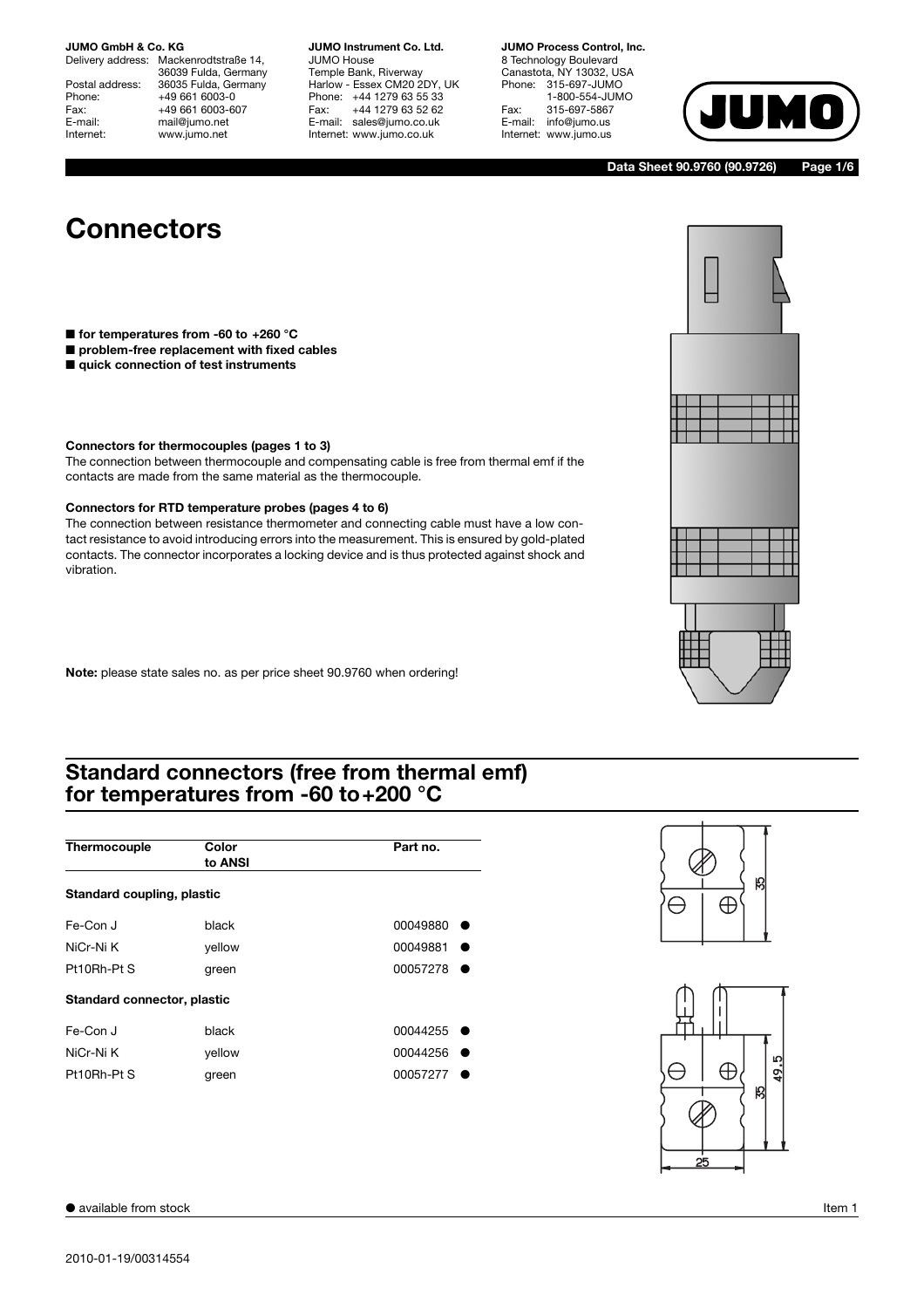Delivery address: Mackenrodtstraße 14, 36039 Fulda, Germany Postal address: 36035 Fulda, Germany<br>Phone: +49 661 6003-0 Phone: +49 661 6003-0<br>Fax: +49 661 6003-6 Fax: +49 661 6003-607<br>E-mail: +49 661 6003-607 E-mail: mail@jumo.net<br>
Internet: www.jumo.net www.jumo.net

**JUMO Instrument Co. Ltd.** JUMO House Temple Bank, Riverway Harlow - Essex CM20 2DY, UK Phone: +44 1279 63 55 33 Fax: +44 1279 63 52 62 E-mail: sales@jumo.co.uk Internet: www.jumo.co.uk

**JUMO Process Control, Inc.** 8 Technology Boulevard Canastota, NY 13032, USA Phone: 315-697-JUMO 1-800-554-JUMO Fax: 315-697-5867 E-mail: info@jumo.us Internet: www.jumo.us



**Data Sheet 90.9760 (90.9726) Page 2/6**

### **Miniature connectors (free from thermal emf) for temperatures from -60 to +200 °C**

| Thermocouple                | Color<br>to ANSI | Part no. |
|-----------------------------|------------------|----------|
| Miniature coupling, plastic |                  |          |
| Fe-Con J                    | black            | 00057286 |
| NiCr-Ni K                   | yellow           | 00057287 |
| Pt10Rh-Pt S                 | green            | 00057288 |
| Miniature plug, plastic     |                  |          |
| Fe-Con J                    | black            | 00057283 |
| NiCr-Ni K                   | yellow           | 00057284 |
| Pt10Rh-Pt S                 | green            | 00057285 |





● available from stock Item 2

### **Standard sockets for front panel with mounting plate for temperatures from -60 to +200 °C**

| Thermocouple             | Color<br>to ANSI                                            | Part no. | $\frac{6}{1}$ |
|--------------------------|-------------------------------------------------------------|----------|---------------|
| Standard socket, plastic |                                                             |          |               |
| Fe-Con J                 | black                                                       | 00057279 | 38            |
| NiCr-Ni K                | yellow                                                      | 00057280 |               |
| Pt10Rh-Pt S              | green                                                       | 00057281 |               |
|                          |                                                             |          | 8             |
| Note:                    | panel cut-out 13 mm x 27 mm<br>panel thickness up to 5.0 mm |          |               |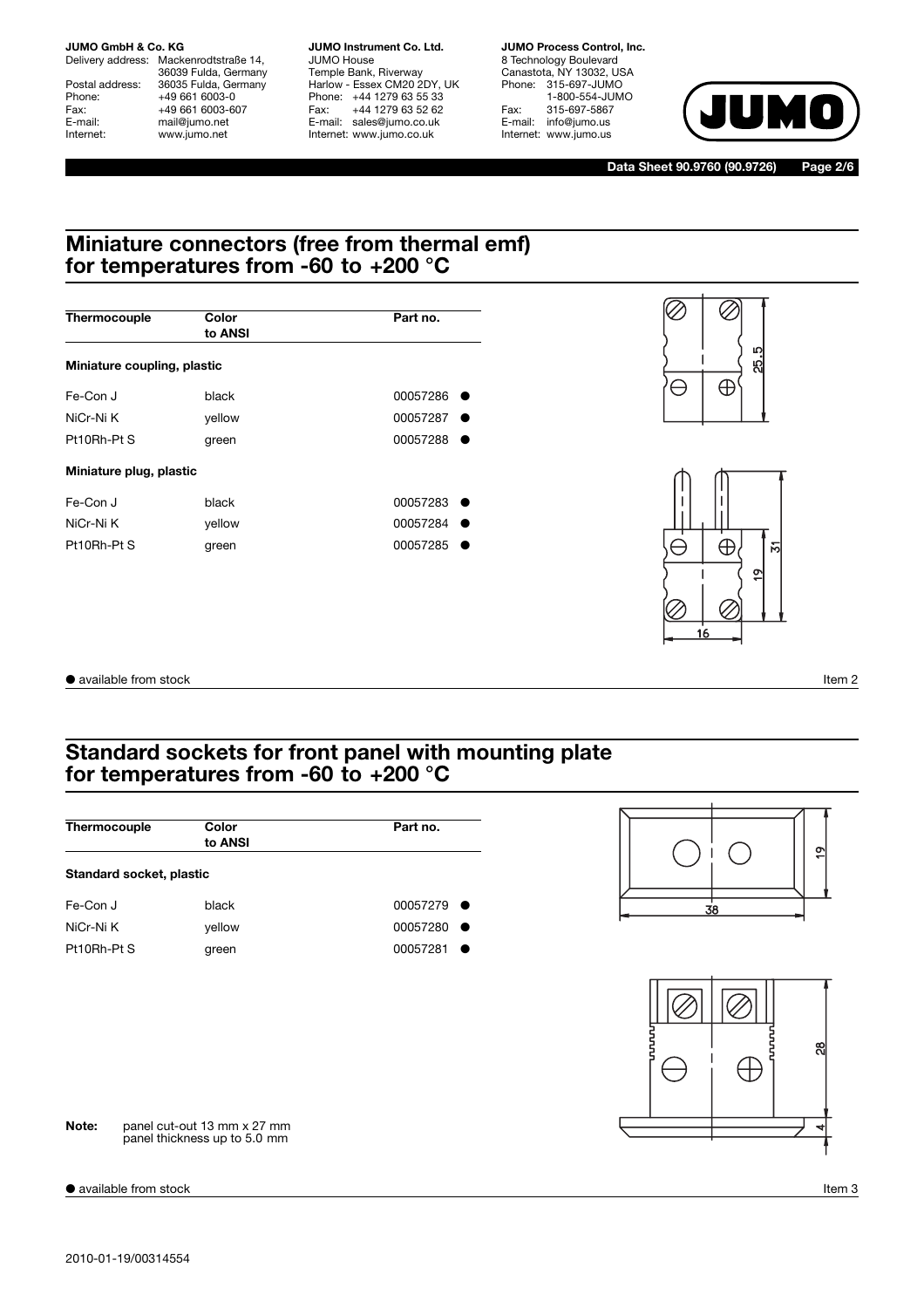Delivery address: Mackenrodtstraße 14, 36039 Fulda, Germany Postal address: 36035 Fulda, Germany<br>Phone: +49 661 6003-0 Phone: +49 661 6003-0<br>Fax: +49 661 6003-6 Fax: +49 661 6003-607<br>E-mail: +49 661 6003-607 E-mail: mail@jumo.net<br>
Internet: www.jumo.net www.jumo.net

**JUMO Instrument Co. Ltd.** JUMO House Temple Bank, Riverway Harlow - Essex CM20 2DY, UK Phone: +44 1279 63 55 33 Fax: +44 1279 63 52 62 E-mail: sales@jumo.co.uk Internet: www.jumo.co.uk

**JUMO Process Control, Inc.** 8 Technology Boulevard Canastota, NY 13032, USA Phone: 315-697-JUMO 1-800-554-JUMO Fax: 315-697-5867 E-mail: info@jumo.us Internet: www.jumo.us



**Data Sheet 90.9760 (90.9726) Page 3/6**

### **Miniature socket for front panel with mounting plate for temperatures from -60 to +200 °C**

| Thermocouple              | Color<br>to ANSI | Part no.           |
|---------------------------|------------------|--------------------|
| Miniature socket, plastic |                  |                    |
| Fe-Con J                  | black            | 00057289<br>- 0    |
| NiCr-Ni K                 | yellow           | 00057290<br>$\sim$ |
| Pt10Rh-Pt S               | green            | 00057291           |





**Note:** panel cut-out 8.5 mm x 17 mm panel thickness up to 5.5 mm

● available from stock Item 4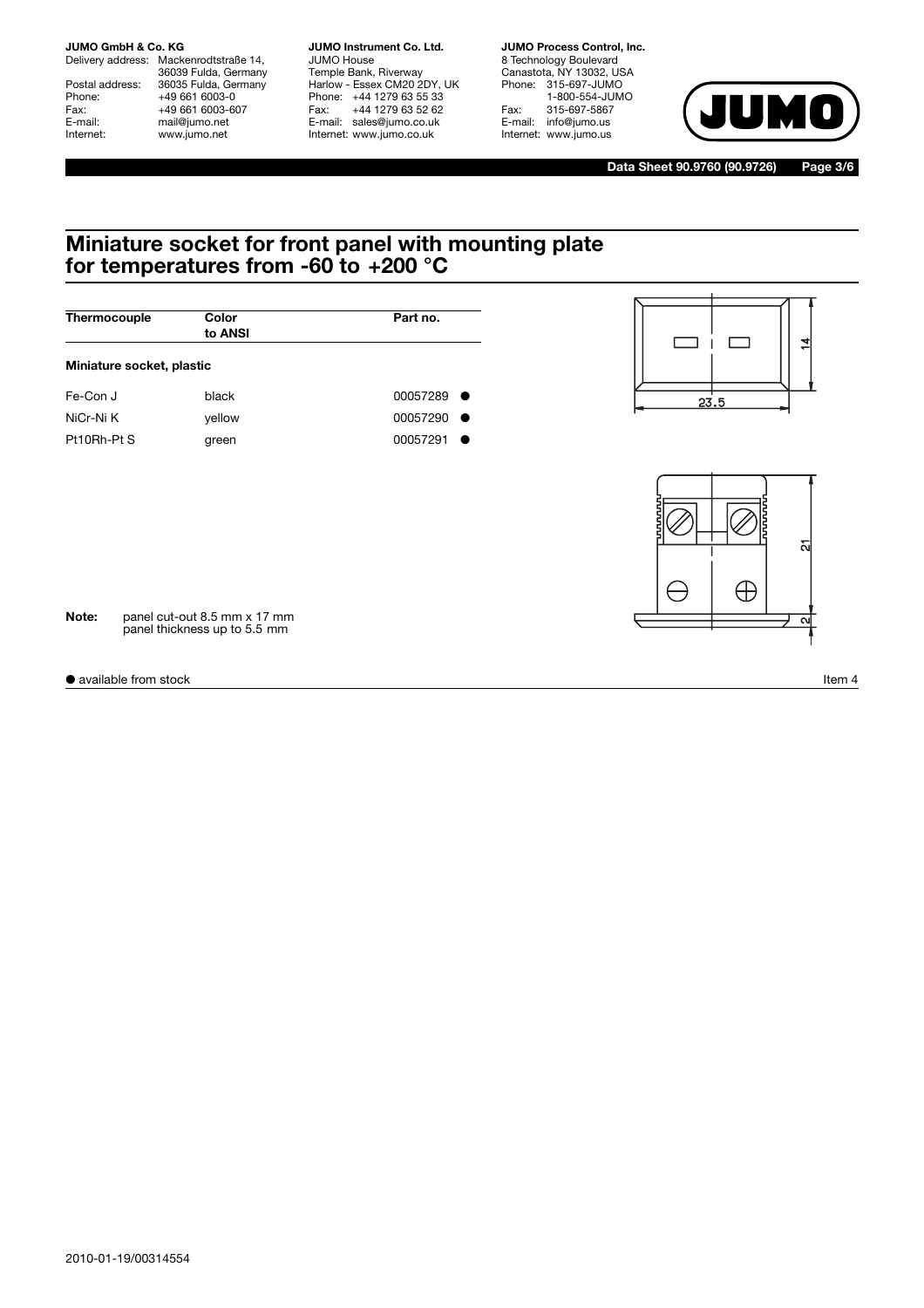Delivery address: Mackenrodtstraße 14, 36039 Fulda, Germany Postal address: 36035 Fulda, Germany<br>Phone: +49 661 6003-0 Phone: +49 661 6003-0<br>Fax: +49 661 6003-6 Fax: +49 661 6003-607<br>E-mail: +49 661 6003-607 E-mail: mail@jumo.net<br>
Internet: www.jumo.net www.jumo.net

**JUMO Instrument Co. Ltd.** JUMO House Temple Bank, Riverway Harlow - Essex CM20 2DY, UK Phone: +44 1279 63 55 33 Fax: +44 1279 63 52 62 E-mail: sales@jumo.co.uk Internet: www.jumo.co.uk

**JUMO Process Control, Inc.** 8 Technology Boulevard Canastota, NY 13032, USA Phone: 315-697-JUMO 1-800-554-JUMO Fax: 315-697-5867 E-mail: info@jumo.us Internet: www.jumo.us



**Data Sheet 90.9760 (90.9726) Page 4/6**

### **LEMOSA connectors for temperatures from -60 to +260 °C**

|                            |                                  |                                                                   | D       |
|----------------------------|----------------------------------|-------------------------------------------------------------------|---------|
| <b>Diameter</b>            | Length                           | Part no.                                                          |         |
| D in mm                    | $L$ in mm                        |                                                                   |         |
| LEMOSA plug 2-pin, size 0  | for cable diameters up to 4.2 mm |                                                                   | ㅂ       |
| 9                          | 34.5                             | 00049838                                                          |         |
| LEMOSA plug 4-pin, size 0  | for cable diameters up to 4.2 mm |                                                                   |         |
| 9                          | 34.5                             | 00049879                                                          |         |
| LEMOSA plug 2-pin, size II | for cable diameters up to 5.2 mm |                                                                   |         |
| 15                         | 50.0                             | 00049836                                                          |         |
| LEMOSA plug 4-pin, size II | for cable diameters up to 5.2 mm |                                                                   |         |
| 15                         | 50.0                             | 00049837                                                          |         |
| Note:                      |                                  | mineral-insulated RTD temperature probes, see Data Sheet 90.2210. | ⊞<br>╥╥ |

● available from stock Item 5

### **LEMOSA coupling for temperatures from -60 to +260 °C**

| <b>Diameter</b>               | Length                                                             | Part no. |
|-------------------------------|--------------------------------------------------------------------|----------|
| D in mm                       | L in mm                                                            |          |
| LEMOSA coupling 2-pin, size 0 |                                                                    |          |
|                               | for cable diameters up to 4.2 mm                                   |          |
| 9                             | 35.0                                                               | 00044806 |
|                               | LEMOSA coupling 4-pin, size 0<br>for cable diameters up to 4.8 mm  |          |
| 9                             | 35.0                                                               | 00326987 |
|                               | LEMOSA coupling 4-pin, size II<br>for cable diameters up to 6.7 mm |          |
| 15                            | 52.5                                                               | 00058087 |
|                               |                                                                    |          |
|                               |                                                                    |          |
|                               |                                                                    |          |
|                               |                                                                    |          |
|                               |                                                                    |          |
|                               |                                                                    |          |

● available from stock Item 6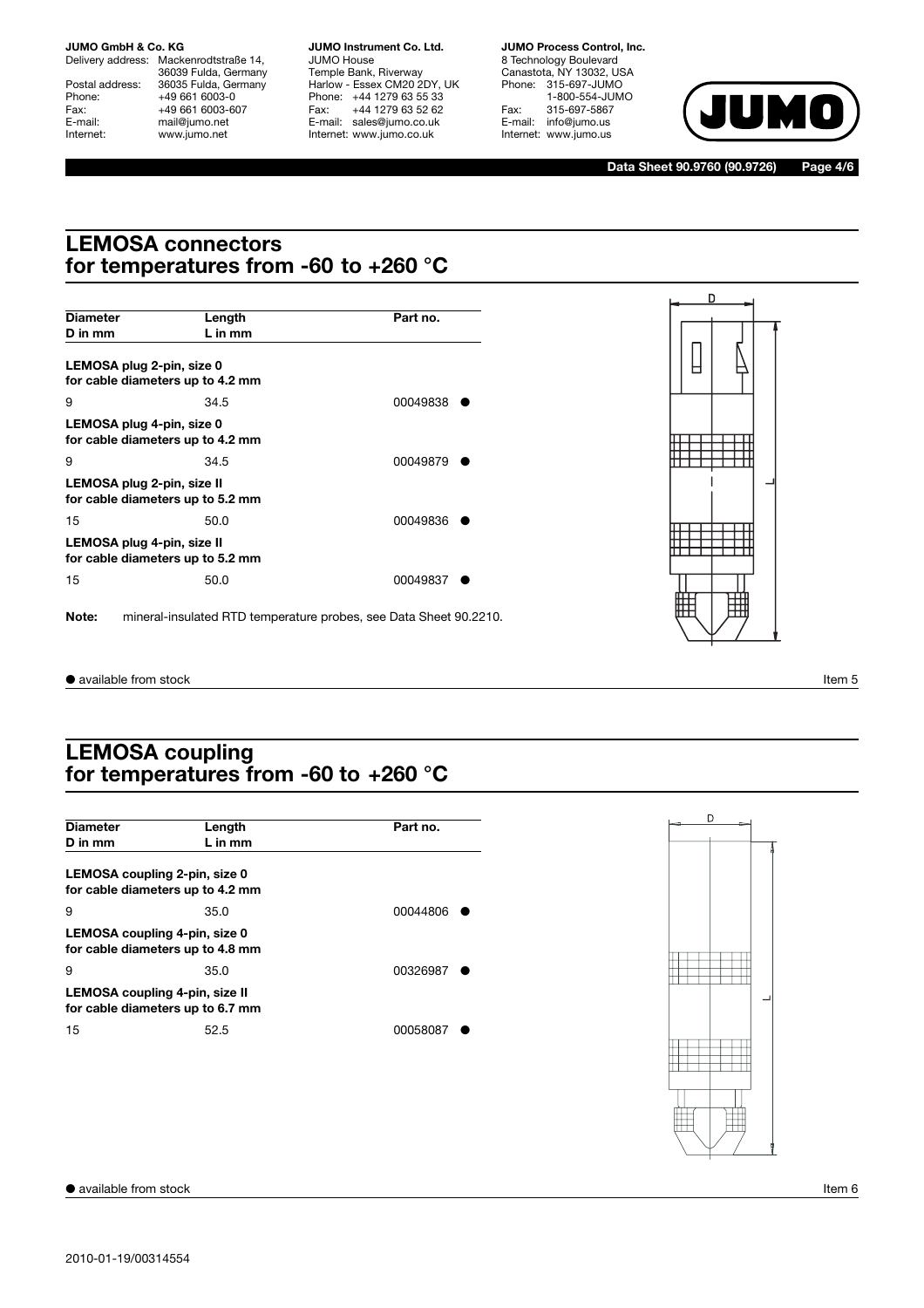Delivery address: Mackenrodtstraße 14, 36039 Fulda, Germany Postal address: 36035 Fulda, Germany<br>Phone: +49 661 6003-0 Phone: +49 661 6003-0<br>Fax: +49 661 6003-6 Fax: +49 661 6003-607<br>E-mail: +49 661 6003-607 E-mail: mail@jumo.net<br>
Internet: www.jumo.net www.jumo.net

**JUMO Instrument Co. Ltd.** JUMO House Temple Bank, Riverway Harlow - Essex CM20 2DY, UK Phone: +44 1279 63 55 33 Fax: +44 1279 63 52 62 E-mail: sales@jumo.co.uk Internet: www.jumo.co.uk

**JUMO Process Control, Inc.** 8 Technology Boulevard Canastota, NY 13032, USA Phone: 315-697-JUMO 1-800-554-JUMO Fax: 315-697-5867 E-mail: info@jumo.us Internet: www.jumo.us



**Data Sheet 90.9760 (90.9726) Page 5/6**

## **Coupling for screw-in RTD temperature probes JUMOVIBROtemp Type 902040/10**

| ្ល<br>Coupling, 4-part<br>$-20$ to $+80$<br>00201426<br>53<br>Coupling, 6-part, sealed to IP65<br>$-40$ to $+120$<br>00089930<br>80 | Length<br>$L$ in mm | Temperature<br>in °C | Part no. | 24<br>π |
|-------------------------------------------------------------------------------------------------------------------------------------|---------------------|----------------------|----------|---------|
|                                                                                                                                     |                     |                      |          |         |
|                                                                                                                                     |                     |                      |          |         |
|                                                                                                                                     |                     |                      |          |         |
| screw-in RTD temperature probes, see Data Sheet 90.2040.<br>∾<br>$\overline{\phantom{0}}$                                           | Note:               |                      |          |         |

### **Coupling with silicone-insulated connecting cable** for screw-in RTD temperature probes **JUMOVIBROtemp Type 902040/10, IP65**

| Length  | Length                                                   | Temperature     | Part no. |
|---------|----------------------------------------------------------|-----------------|----------|
| L in mm | L1 in mm                                                 | in °C           |          |
| 80      | 2500                                                     | $-40$ to $+120$ | 00308880 |
|         |                                                          |                 |          |
|         |                                                          |                 |          |
|         |                                                          |                 |          |
|         |                                                          |                 |          |
|         |                                                          |                 |          |
|         |                                                          |                 |          |
|         |                                                          |                 |          |
|         |                                                          |                 |          |
|         |                                                          |                 |          |
| Note:   | screw-in RTD temperature probes, see Data Sheet 90.2040. |                 |          |
|         |                                                          |                 |          |

● available from stock Item 8